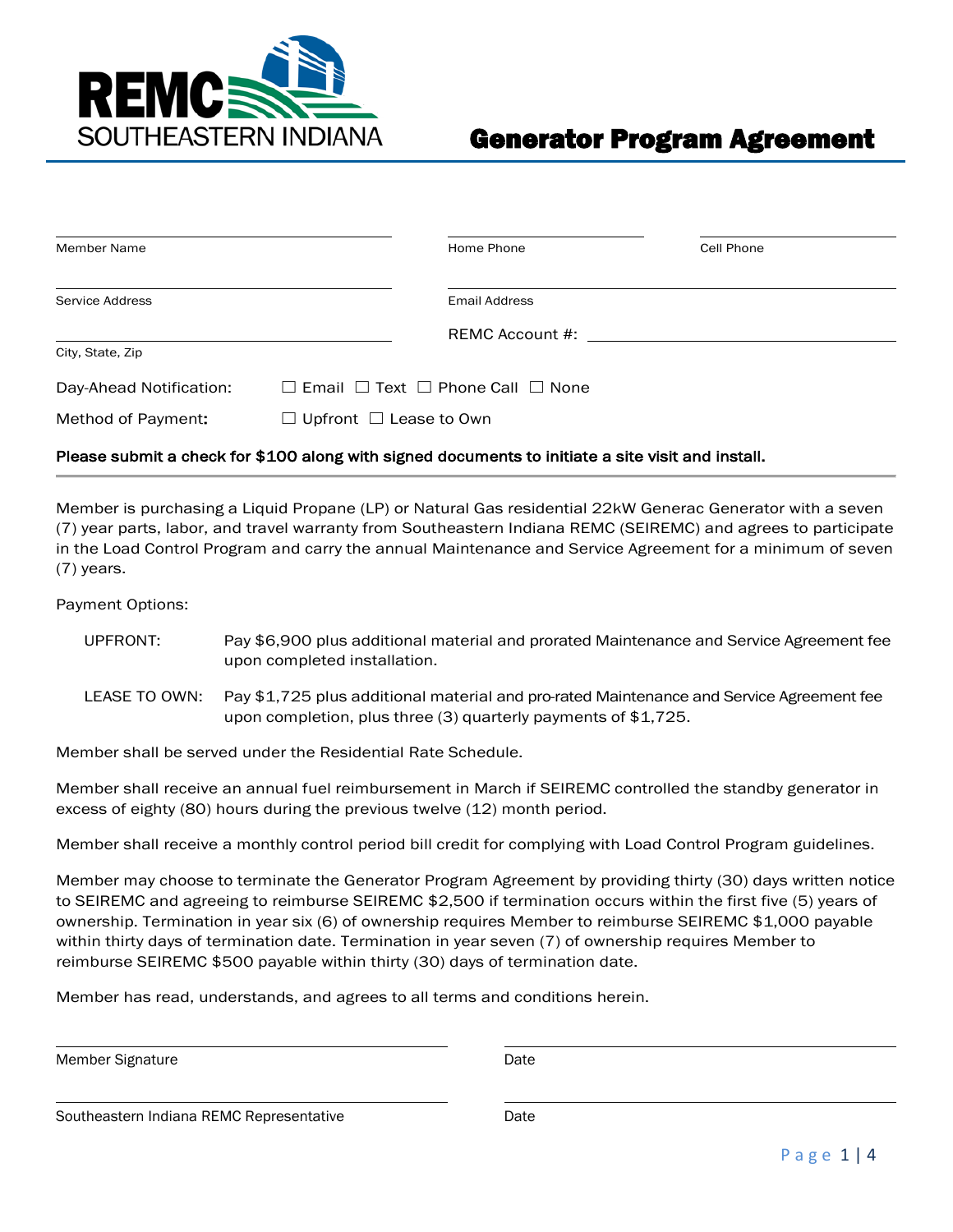

### LOAD CONTROL PROGRAM DETAILS

SEIREMC will install at Member's premises a residential 22kW Generac Generator and Transfer Switch.

Member agrees to provide a 300 gallon or larger Liquid Propane (LP) gas tank (assuming all gas connection responsibilities) or connect to Natural Gas on-site and maintain an adequate fuel level (minimum 25% tank capacity) at all times.

In March of each year, SEIREMC will pay a fuel reimbursement to the Member. The fuel reimbursement shall be based on \$3.75 per gallon (estimated @ 1.78 gal. per hour) for each hour in excess of eighty (80) hours SEIREMC controlled the standby generator during the previous twelve (12) month period of March through February. Failure to maintain a 25% minimum capacity may cause the unit to fail during a load control period. In such event, Member will forfeit that month's fuel credit.

All devices and equipment deemed necessary by SEIREMC to remotely operate the generator at the Member's premises will be installed and maintained by SEIREMC and will remain the exclusive property of SEIREMC. SEIREMC personnel shall be permitted to have access to these devices and equipment at all times.

SEIREMC may operate the installed generator at the Member's premises associated with the account number provided during periods of time determined by SEIREMC in its sole discretion ("Control Periods"). The control periods shall be limited to the winter months of December, January, and February and the summer months of June, July, and August. Member will receive a \$50 monthly control period bill credit for complying with program guidelines.

SEIREMC reserves the right to perform load control at any time during an energy crisis and operate a 1-hour test run cycle on the generator and the communication equipment associated with load control during the offpeak months of March, April, May, September, October, and November.

Member may receive day ahead notification of scheduled load control events by providing SEIREMC with email, phone number, etc. Member understands that SEIREMC is not required to give notice prior to operating the generator during control periods. At no time will SEIREMC operate the generator during a control period for more than eight (8) hours in a 24-hour period or for more than one hundred twenty (120) hours in any calendar year.

Member agrees that SEIREMC will not be held liable for any loss or damage sustained by Member or any other person or entitydue to interruption or reconnection of service. Member agrees to assume all responsibility for any loss or damage or claim at the Member's premises associated with the account number provided due to an interruption or reconnection and to save and hold harmless SEIREMC for any claim of loss or damage by Member or any other person due to an interruption or reconnect of service.

The term of the Load Control agreement is for a period of seven (7) years from the signature date. Upon completion of the seven (7) year agreement, Member will automatically renew for a twelve (12) month period each year thereafter while Load Control Program is in effect unless Member provides thirty (30) days written notice to SEIREMC to terminate the agreement.

If Member moves from residence or cancels the Load Control Agreement, Member will be required to reimburse SEIREMC according to the reimbursement schedule: (Years 1-5: \$2,500. Year 6: \$1,000. Year 7: \$500).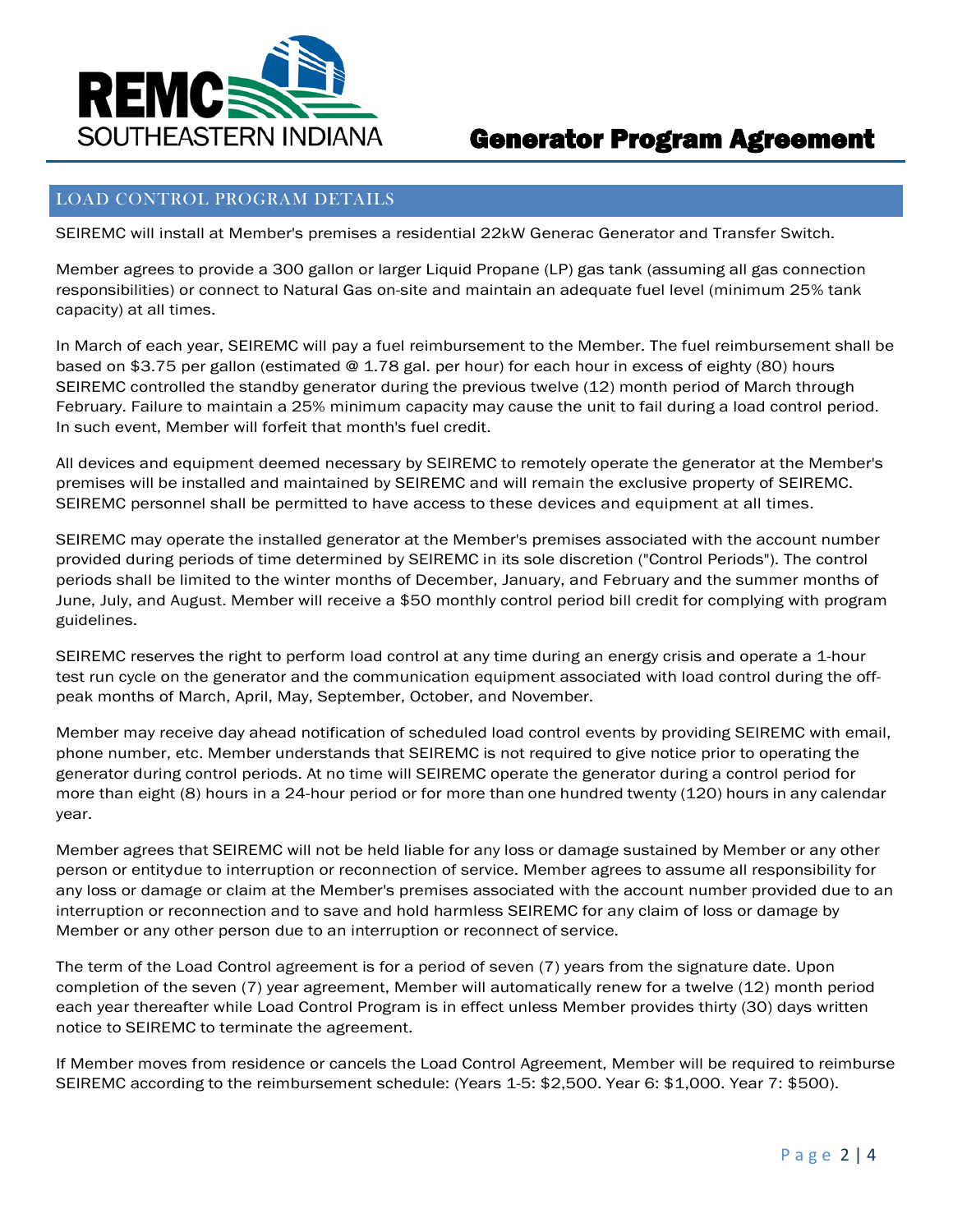

In the event SEIREMC discontinues the Load Control Program for any reason, Member may choose to continue the Maintenance and Serviceagreement as offered and not be subjected to the terms of reimbursement of the Load Control Program.

### MAINTENANCE & SERVICE AGREEMENT DETAILS

Member agrees to carry a \$300 annual Maintenance and Service Agreement provided by SEIREMC for a minimum of seven (7) years. This is required for the length of time the Member receives monthly credits from the Load Control program.

SEIREMC's annual preventative maintenance service includes:

- Clean air filter and change if necessary.
- Change oil and oil filter.
- Change spark plugs.
- Check and clean enclosure louvers.
- Interior wiped clean of dirt & debris.
- Check battery terminals, cables, and voltage.
- Check complete fuel system, fuel regulator and fuel line integrity.
- Gean and remove any residue from the generator transfer switch.
- Complete electrical check, voltage and frequency.
- Check for oil leaks and inspect system hoses and connectors.
- Check generator control panel.
- Document completed service on Generac Service Tag.
- Test transfer switch for proper operations.
- Valves checked and adjusted if necessary.
- Treat base of unit for insects.
- Test-run generator.

SEIREMC will provide service at no charge for any generator installed under the Generator Program Agreement for as long as Member carries the Maintenance and Service Agreement.

Members who terminate their Load Control Agreement and choose not to participate in the SEIREMC Maintenance and Service Agreement will be charged for all parts not covered by the warranty, service trip fees, and applicable labor. Service work will be done during normal business hours.

If Member requests service and the failure is due to misuse, abuse, lightning, or other parameters beyond SEIREMC's control,Member agrees to pay SEIREMC's normal rates for the trip and any equipment that may need to be replaced.

If a Service Call is requested after normal business hours, Member agrees to pay the after-hours labor rate of \$150 per hour plus a \$100 service trip fee.

#### GENERAL EQUIPMENT – MEMBER RESPONSIBILITIES

- Inspect and maintain the equipment according to established codes and procedures.
- Notify SEIREMC immediately if you find anything wrong.
- Avoid doing anything which might damage the generator equipment or make it difficult to use.